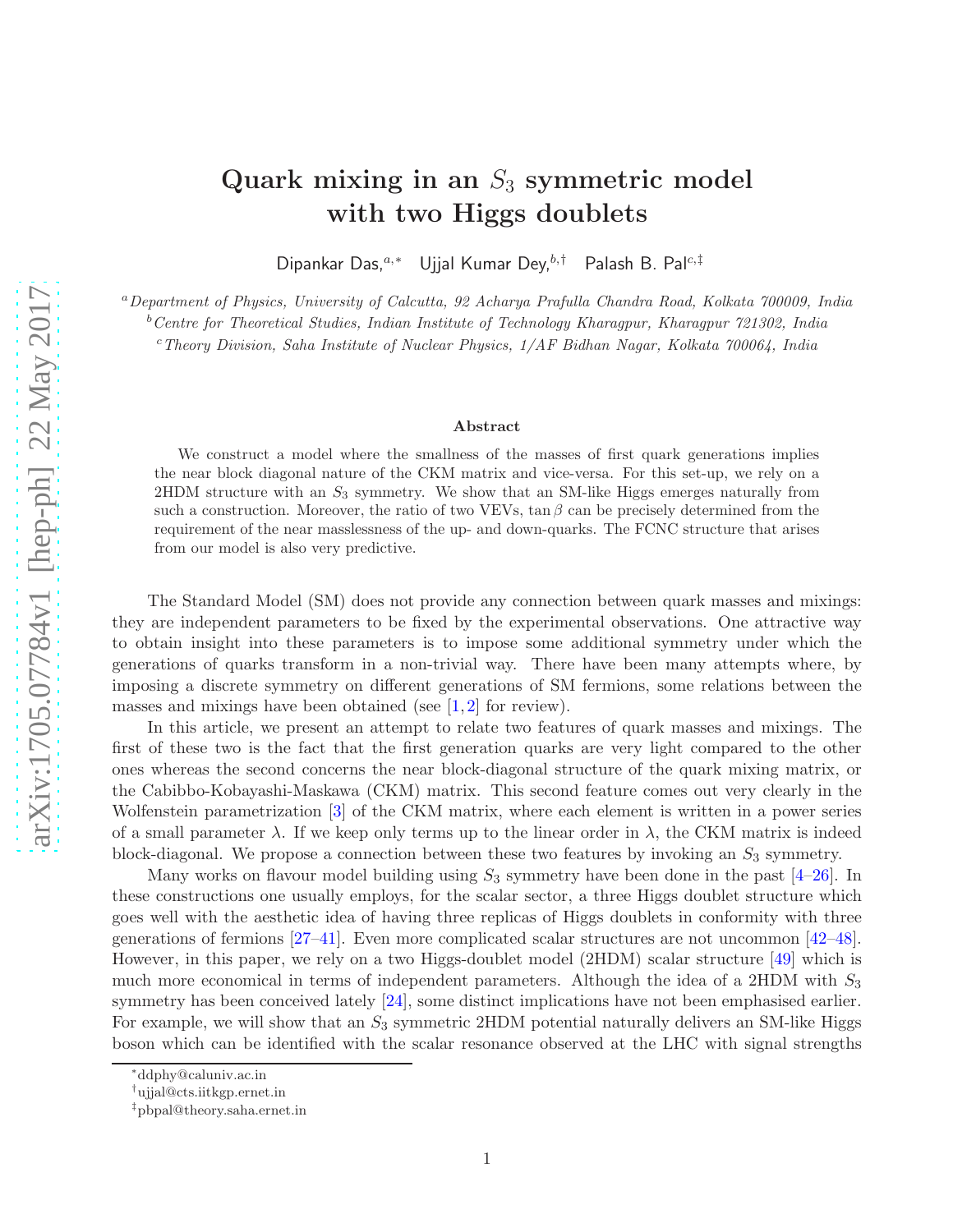in close agreement with the SM predictions [\[50\]](#page-11-2). We will also demonstrate how, in our scenario, the requirement of near-masslessness for the first generation of quarks dictates a particular value of tan  $\beta$ , which will simultaneously render the CKM matrix block-diagonal. For intuitive understanding of the model Lagrangian and the conclusions that follow from it, a brief overview of the  $S_3$  symmetry is in order.

The discrete symmetry group  $S_3$  has three irreducible representations: 1, 1' and 2. We pick a basis such that the generators in the 2 representation are given by

<span id="page-1-0"></span>
$$
a = \begin{bmatrix} -\frac{1}{2} & \frac{\sqrt{3}}{2} \\ -\frac{\sqrt{3}}{2} & -\frac{1}{2} \end{bmatrix}, \qquad b = \begin{bmatrix} \frac{1}{2} & \frac{\sqrt{3}}{2} \\ \frac{\sqrt{3}}{2} & -\frac{1}{2} \end{bmatrix}.
$$
 (1)

<span id="page-1-1"></span>Note that  $a$  is of order 3, whereas  $b$  is of order 2. The rest of the elements can be obtained by taking products of powers of these two elements. In this basis the quark fields transform under  $S_3$  in the following way:

$$
\mathbf{2} \quad : \quad \begin{bmatrix} Q_1 \\ Q_2 \end{bmatrix}, \quad \begin{bmatrix} u_{1R} \\ u_{2R} \end{bmatrix}, \quad \begin{bmatrix} d_{1R} \\ d_{2R} \end{bmatrix}, \tag{2a}
$$

$$
1: Q_3, u_{3R}, d_{3R}, \t\t(2b)
$$

where the  $Q_A$ 's  $(A = 1, 2, 3)$  are the usual left-handed SU(2) quark doublets, whereas the  $u_{AR}$ 's and  $d_{AR}$ 's are the right-handed up-type and down-type quark fields respectively, which are singlets of the  $SU(2)$  part of the gauge symmetry. Note that the square brackets, in Eqs.  $(1)$  and  $(2)$  as well as in the subsequent text, denote the doublet representation of  $S_3$ , and has nothing to do with the representation of the enclosed fields under  $SU(2)$ . Similarly, in the Higgs sector, there are two  $SU(2)$ doublets  $\phi_i$  (i = 1, 2), and their transformation under the  $S_3$  symmetry is as follows:

$$
\mathbf{2} : \begin{bmatrix} \phi_1 \\ \phi_2 \end{bmatrix} \equiv \Phi \,. \tag{3}
$$

We write the potential of the theory as follows:

$$
V(\Phi) = V_2(\Phi) + V_4(\Phi), \qquad (4a)
$$

where  $V_2(\Phi)$  contains only quadratic terms in the fields  $\phi_1$  and  $\phi_2$  whereas  $V_4(\Phi)$  contains quartic terms. The most general  $S_3$ -invariant form for  $V_4(\Phi)$  is:

$$
V_4(\Phi) = \lambda_1(\phi_1^{\dagger}\phi_1 + \phi_2^{\dagger}\phi_2)^2 + \lambda_2(\phi_1^{\dagger}\phi_2 - \phi_2^{\dagger}\phi_1)^2 + \lambda_3 \left\{ (\phi_1^{\dagger}\phi_2 + \phi_2^{\dagger}\phi_1)^2 + (\phi_1^{\dagger}\phi_1 - \phi_2^{\dagger}\phi_2)^2 \right\}.
$$
 (4b)

For the quadratic terms, the most general form is given by

<span id="page-1-2"></span>
$$
V_2(\Phi) = \mu_1^2(\phi_1^{\dagger}\phi_1) + \mu_2^2(\phi_2^{\dagger}\phi_2) - (\mu_{12}^2\phi_1^{\dagger}\phi_2 + \text{h.c.}), \qquad (4c)
$$

which is not  $S_3$ -symmetric unless the co-efficients satisfy some special conditions. If these conditions are not met,  $V_2(\Phi)$  contains terms which softly break the  $S_3$  symmetry, and we allow for such terms. We will consider various scenarios with the quadratic terms in a short while.

The parameters in the quartic part of the potential must be real because of hermiticity of the Lagrangian. In the quadratic part  $V_2(\Phi)$ , the parameters  $\mu_1^2$  and  $\mu_2^2$  are also real. The parameter  $\mu_{12}^2$ can be complex, but its phase can be absorbed by redefining either  $\phi_1$  or  $\phi_2$ . Thus, all parameters in  $V(\Phi)$  can be taken to be real without any loss of generality. It has been argued [\[32\]](#page-10-4) that in this case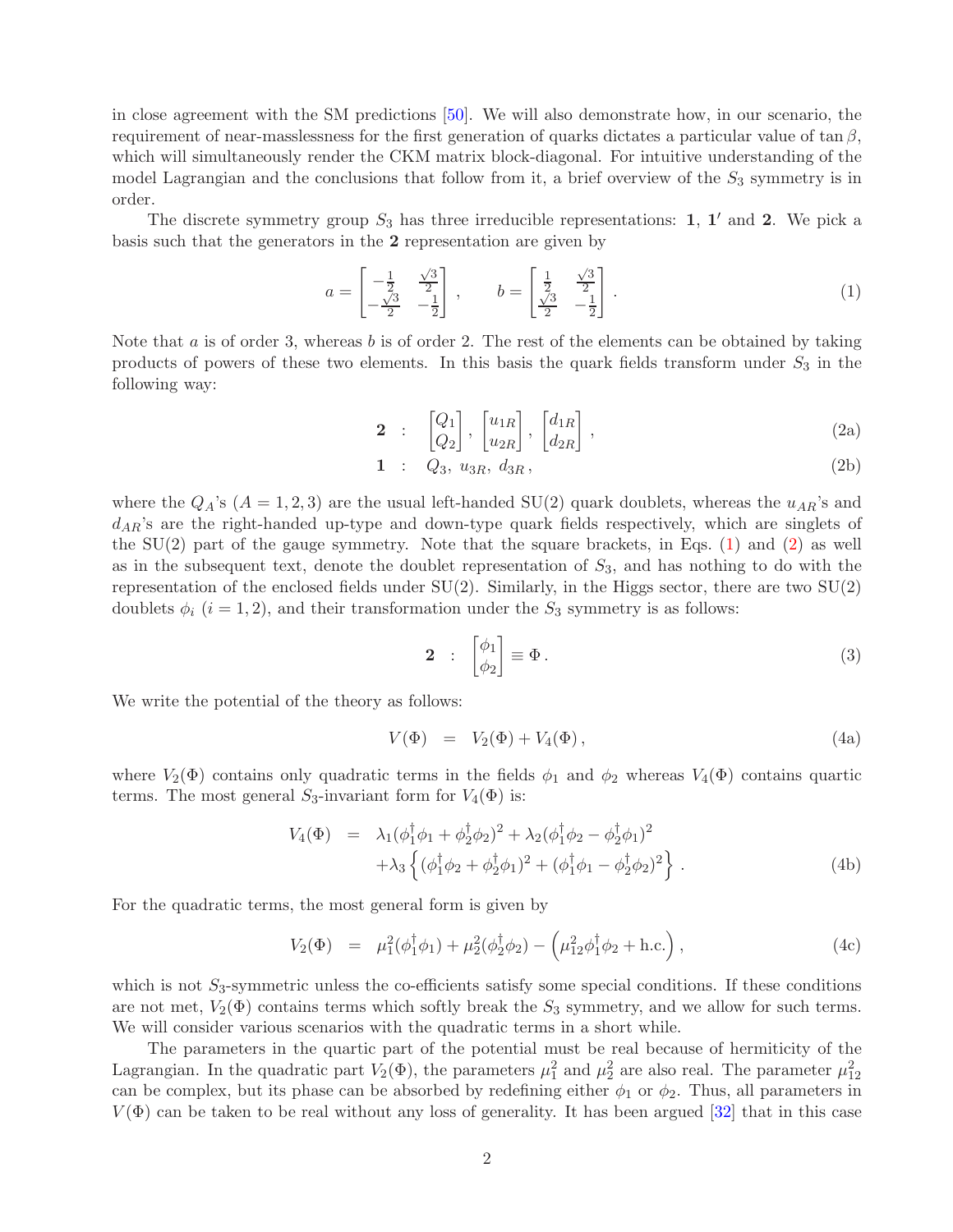the vacuum expectation values (VEVs) can also be taken to be real. Denoting the VEV of  $\phi_i$  by  $v_i$ we write the doublets after symmetry breaking in the form

$$
\phi_i = \begin{pmatrix} \phi_i^+ \\ \frac{1}{\sqrt{2}} (v_i + h_i + i\zeta_i) \end{pmatrix},\tag{5}
$$

and use the standard notation

$$
v_1 = v \cos \beta, \qquad v_2 = v \sin \beta, \tag{6}
$$

where the W and Z-boson masses are proportional to  $v \approx 246$  GeV. Assuming both  $v_1$  and  $v_2$  to be non-zero, the minimisation condition of the potential  $V(\Phi)$  can be written as

<span id="page-2-1"></span>
$$
\mu_1^2 = \mu_{12}^2 \tan \beta - (\lambda_1 + \lambda_3)v^2,
$$
\n(7a)

$$
\mu_2^2 = \mu_{12}^2 \cot \beta - (\lambda_1 + \lambda_3)v^2.
$$
 (7b)

Let us discuss the physical scalar spectrum of the model. We begin with the charged boson sector. One combination of  $\phi_1^{\pm}$  and  $\phi_2^{\pm}$ , to be denoted by  $w^{\pm}$ , will constitute an unphysical field that does not appear in the physical spectrum. The orthogonal combination,  $H^{\pm}$ , will be a physical charged scalar. The two combinations will be given by

$$
\begin{pmatrix} w^{\pm} \\ H^{\pm} \end{pmatrix} = \begin{pmatrix} \cos \beta & \sin \beta \\ -\sin \beta & \cos \beta \end{pmatrix} \begin{pmatrix} \phi_1^{\pm} \\ \phi_2^{\pm} \end{pmatrix} . \tag{8}
$$

The mass of the physical charged scalar can be easily calculated:

$$
M_{H^{\pm}}^2 = \frac{2\mu_{12}^2}{\sin 2\beta} - 2\lambda_3 v^2. \tag{9}
$$

In the pseudoscalar sector, there is one combination,  $z$ , which becomes unphysical after symmetry breaking, and there is one physical pseudoscalar field A. They are given by

$$
\begin{pmatrix} z \\ A \end{pmatrix} = \begin{pmatrix} \cos \beta & \sin \beta \\ -\sin \beta & \cos \beta \end{pmatrix} \begin{pmatrix} \zeta_1 \\ \zeta_2 \end{pmatrix}
$$
\n(10)

with

$$
M_A^2 = \frac{2\mu_{12}^2}{\sin 2\beta} - 2(\lambda_2 + \lambda_3)v^2.
$$
 (11)

The mass matrix for the scalar part can be written as,

$$
V_{\text{mass}}^{\text{S}} = \begin{pmatrix} h_1 & h_2 \end{pmatrix} \frac{1}{2} \mathbb{M}_S^2 \begin{pmatrix} h_1 \\ h_2 \end{pmatrix} \tag{12}
$$

with

$$
\mathbb{M}_S^2 = \begin{pmatrix} \mu_{12}^2 \frac{v_2}{v_1} + 2v_1^2(\lambda_1 + \lambda_3) & -\mu_{12}^2 + 2v_1v_2(\lambda_1 + \lambda_3) \\ -\mu_{12}^2 + 2v_1v_2(\lambda_1 + \lambda_3) & \mu_{12}^2 \frac{v_1}{v_2} + 2v_2^2(\lambda_1 + \lambda_3) \end{pmatrix} . \tag{13}
$$

The diagonalisation of  $\mathbb{M}^2_S$  will lead to two neutral physical scalars H and h,

<span id="page-2-0"></span>
$$
\begin{pmatrix} h \\ H \end{pmatrix} = \begin{pmatrix} \cos \beta & \sin \beta \\ -\sin \beta & \cos \beta \end{pmatrix} \begin{pmatrix} h_1 \\ h_2 \end{pmatrix}
$$
\n(14)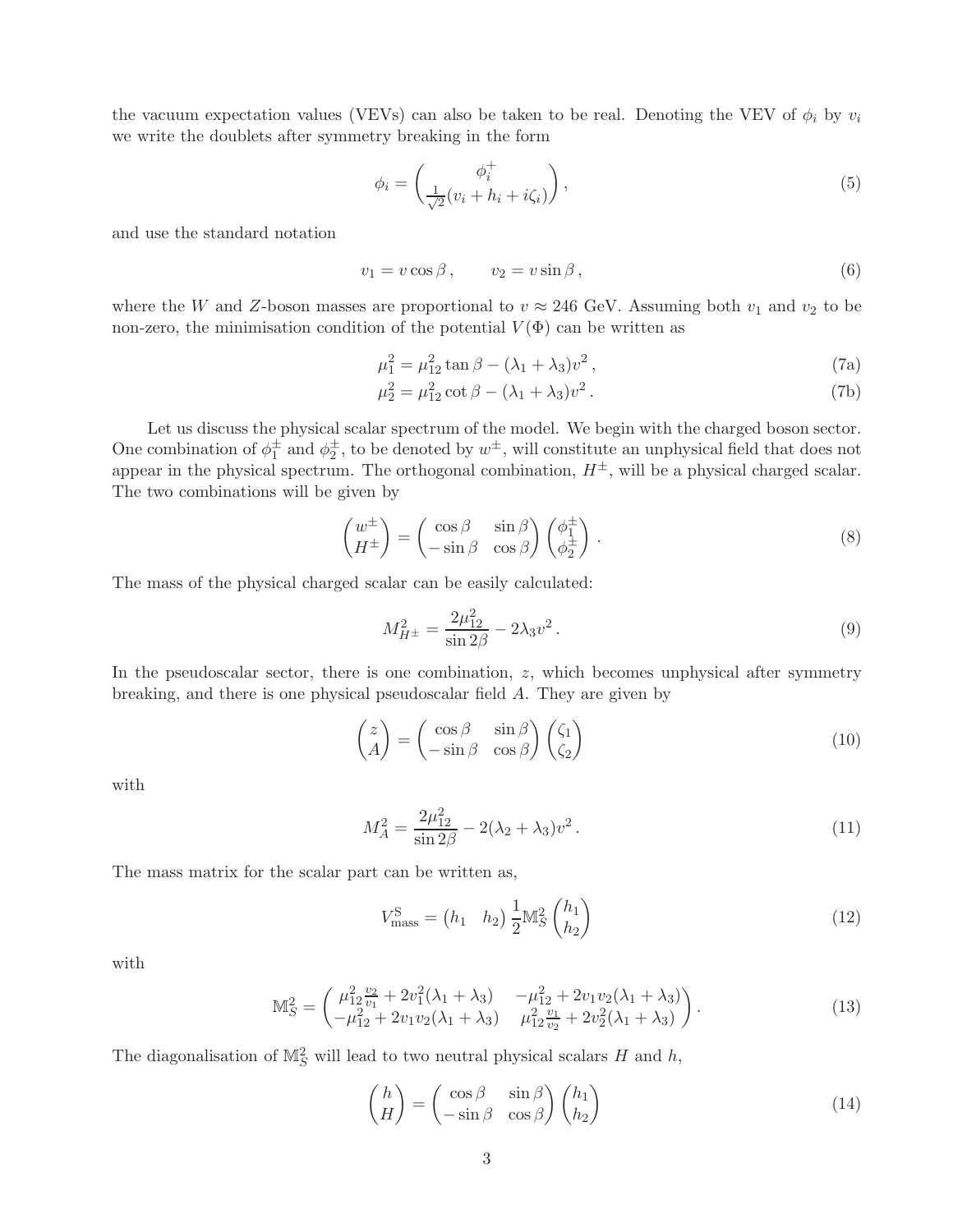with

<span id="page-3-0"></span>
$$
m_H^2 = \frac{2\mu_{12}^2}{\sin 2\beta}, \qquad m_h^2 = 2(\lambda_1 + \lambda_3)v^2.
$$
 (15)

At this point one should note that in the case of 2HDMs, the combination  $H^0 = (v_1h_1 + v_2h_2)/v$  has SM-like couplings at the tree level. But in general  $H^0$  is not a physical eigenstate. In the limit where  $H<sup>0</sup>$  is aligned with one of the physical CP-even scalars, is known as the *alignment limit* for 2HDMs. Eq.  $(14)$  shows that this is indeed the case in the present model, viz., that the eigenstate h is the same as  $H^0$ . Thus the alignment limit emerges naturally [\[51\]](#page-11-3) in our scenario. Hence by identifying h with the 125 GeV scalar observed at the LHC, our model becomes consistent, by design, with the LHC Higgs data [\[50\]](#page-11-2).

Looking at the spectrum, we can identify the following different scenarios in regard to Eq. [\(4c\)](#page-1-2).

1. If  $\mu_1^2 = \mu_2^2$  and  $\mu_{12}^2 = 0$ ,  $V_2(\Phi)$  is completely S<sub>3</sub>-symmetric. In fact, the potential is invariant under a much bigger symmetry: an SO(2) symmetry under which

$$
\begin{array}{rcl}\n\phi_1 & \to & \phi_1 \cos \alpha - \phi_2 \sin \alpha, \\
\phi_2 & \to & \phi_1 \sin \alpha + \phi_2 \cos \alpha.\n\end{array} \tag{16}
$$

Thus, after gauge symmetry breaking when the  $\phi_i$ 's develop vacuum expectation values (VEVs), we will have a massless scalar, a Goldstone boson as seen clearly from Eq. [\(15\)](#page-3-0). This is not the scenario that we advocate.

- 2. If  $\mu_1^2 \neq \mu_2^2$  and  $\mu_{12}^2 = 0$ , the potential is not  $S_3$  symmetric, but Eq. [\(15\)](#page-3-0) shows that we will still have a massless boson. Thus, this is not our desired scenario either.
- 3. If  $\mu_1^2 = \mu_2^2$  and  $\mu_{12}^2 \neq 0$ , there exists no massless scalar, but Eq. [\(7\)](#page-2-1) shows that we will now have  $\tan \beta = 1$  or  $v_1 = v_2$  because the potential has an exchange symmetry  $\phi_1 \leftrightarrow \phi_2$ . As we discuss later, this scenario will be detrimental to our aim.
- 4. If  $\mu_1^2 \neq \mu_2^2$  and  $\mu_{12}^2 \neq 0$ , there is no massless scalar and also tan  $\beta$  can be arbitrary. This is the scenario that will be useful for us, implying that the soft-breaking terms are absolutely necessary.

We now present the most general Yukawa couplings involving the  $u_R$  quarks that is consistent with the gauge and  $S_3$  symmetries. The  $S_3$  symmetry cuts down on the number of Yukawa couplings drastically, and we obtain only the following couplings involving right-chiral  $u$ -type quarks:

<span id="page-3-1"></span>
$$
\mathcal{L}_Y^{(u)} = -A_u \Big( \overline{Q}_1 \widetilde{\phi}_1 + \overline{Q}_2 \widetilde{\phi}_2 \Big) u_{3R} - B_u \Big\{ \Big( \overline{Q}_1 \widetilde{\phi}_2 + \overline{Q}_2 \widetilde{\phi}_1 \Big) u_{1R} + \Big( \overline{Q}_1 \widetilde{\phi}_1 - \overline{Q}_2 \widetilde{\phi}_2 \Big) u_{2R} \Big\} - C_u \overline{Q}_3 \Big( \widetilde{\phi}_1 u_{1R} + \widetilde{\phi}_2 u_{2R} \Big) + \text{h.c.}
$$
\n(17)

We have used the standard abbreviation  $\phi_i = i\sigma_2\phi_i^*$ . The Yukawa couplings of the  $d_R$  quarks can be obtained by replacing  $u_{AR}$  by  $d_{AR}$ ,  $\{A, B, C\}_u$  by  $\{A, B, C\}_d$ , and  $\phi_i$  by  $\phi_i$  in Eq. [\(17\)](#page-3-1). Although the Yukawa couplings, in general, may be complex, we will discuss later that all but one phase can be absorbed in the field redefinitions.

After symmetry breaking, the mass matrices that arise in the quark sector have the following form:

<span id="page-3-2"></span>
$$
\mathcal{M}_q = \frac{v}{\sqrt{2}} \begin{pmatrix} B_q \sin \beta & B_q \cos \beta & A_q \cos \beta \\ B_q \cos \beta & -B_q \sin \beta & A_q \sin \beta \\ C_q \cos \beta & C_q \sin \beta & 0 \end{pmatrix},\tag{18}
$$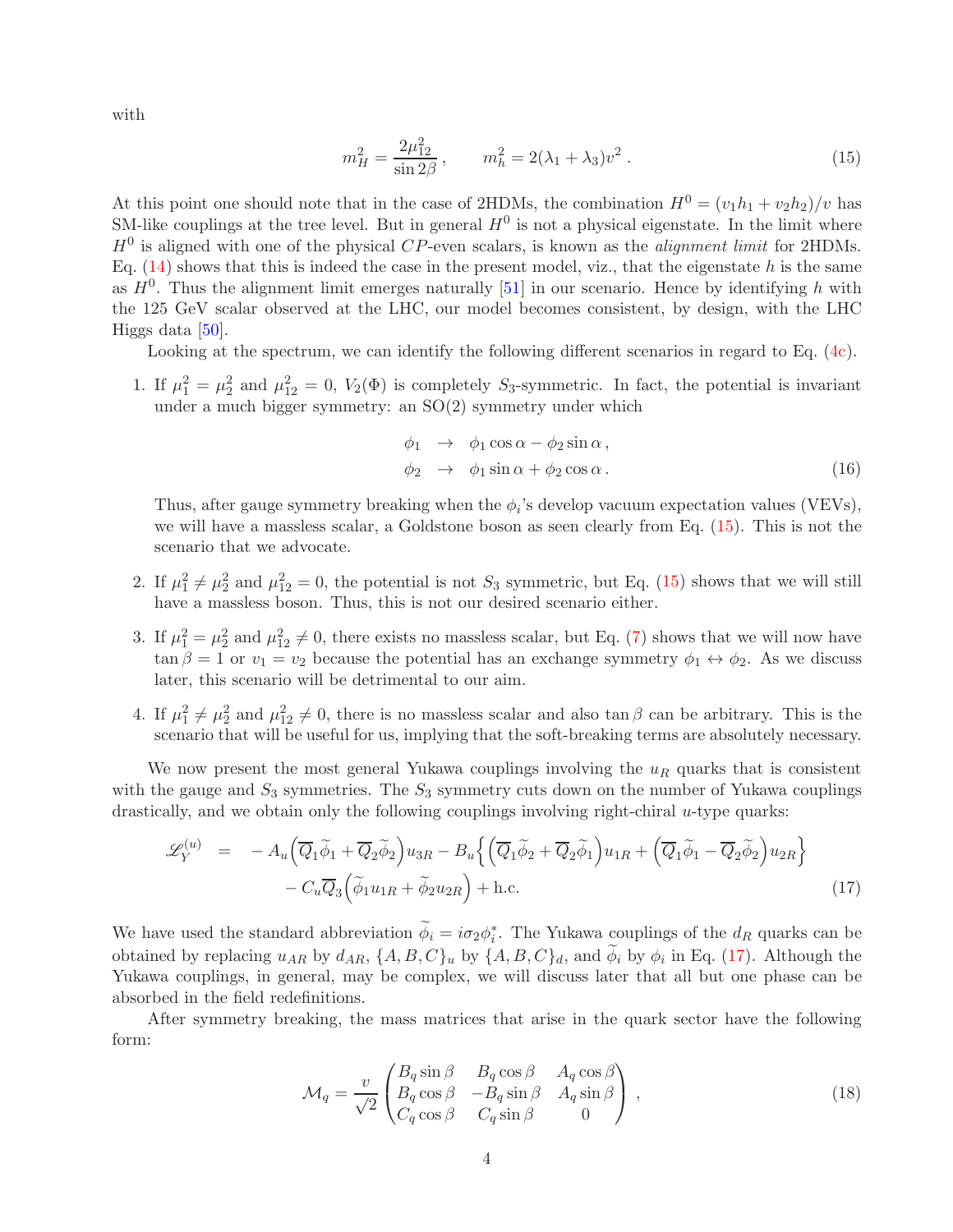where the subscripted index q can take the value u for the up-type quarks, and d for the down-type quarks. It is well-known that these matrices can be diagonalized through bi-unitary transformations, e.g., one can find two unitary matrices  $U_u$  and  $V_u$ , for the up-sector, such that  $U_u \mathcal{M}_u V_u^{\dagger}$  is diagonal. The CKM matrix is then given by  $U_u U_d^{\dagger}$ .

The matrices  $U_u$  and  $U_d$  are the unitary matrices which diagonalize, through similarity transformations, the hermitian matrices  $\mathcal{M}_u \mathcal{M}_u^{\dagger}$  and  $\mathcal{M}_d \mathcal{M}_d^{\dagger}$  respectively. From Eq. [\(18\)](#page-3-2), we obtain

<span id="page-4-0"></span>
$$
\mathcal{M}_{q}\mathcal{M}_{q}^{\dagger} = \frac{1}{2}v^{2}\begin{pmatrix} a_{q}^{2}\cos^{2}\beta + b_{q}^{2} & \frac{1}{2}a_{q}^{2}\sin 2\beta & B_{q}C_{q}^{*}\sin 2\beta\\ \frac{1}{2}a_{q}^{2}\sin 2\beta & a_{q}^{2}\sin^{2}\beta + b_{q}^{2} & B_{q}C_{q}^{*}\cos 2\beta\\ B_{q}^{*}C_{q}\sin 2\beta & B_{q}^{*}C_{q}\cos 2\beta & c_{q}^{2} \end{pmatrix},
$$
\n(19)

where  $a_q = |A_q|$  etc. Clearly, the three eigenvalues of  $\mathcal{M}_u \mathcal{M}_u^{\dagger}$  would be the mass squared of the three up sector quarks, namely  $m_u^2, m_c^2$  and  $m_t^2$ , and the three eigenvalues of  $\mathcal{M}_d \mathcal{M}_d^{\dagger}$  would be  $m_d^2, m_s^2$  and  $m_b^2$ . The eigenvalues can be obtained by solving the characteristic equation of the general matrix in Eq. [\(19\)](#page-4-0). Introducing the shorthand notation

<span id="page-4-3"></span>
$$
x = \frac{2m^2}{v^2} \tag{20}
$$

for any fermion with mass  $m$ , this characteristic equation has the following form:

<span id="page-4-1"></span>
$$
x^{3} - (a^{2} + 2b^{2} + c^{2})x^{2} + (a^{2} + b^{2})(b^{2} + c^{2})x - a^{2}b^{2}c^{2}\sin^{2}3\beta = 0,
$$
\n(21)

with subscripts u or  $d$  attached to the Yukawa couplings, as the case may be. Note that this equation is free from the phase of  $BC^*$ , which is the only phase that is present in Eq. [\(19\)](#page-4-0).

Looking at the Lagrangian of Eq. [\(17\)](#page-3-1) and the corresponding Lagrangian involving  $d_{iR}$ , we see why only one phase is present in Eq. [\(19\)](#page-4-0). Any phase of  $A_u$  and  $A_d$  can be absorbed by redefining the fields  $u_{3R}$  and  $d_{3R}$ . After this, both  $B_u$  and  $B_d$  can be made real by redefining the fields  $u_{1R}$ ,  $u_{2R}$ and  $d_{1R}, d_{2R}$ . Finally, either  $C_u$  or  $C_d$  can be made real by choosing the phase of  $Q_3$ , but one of them remains complex. Alternatively, one can make both  $C_u$  or  $C_d$  real first, by redefining the right-chiral quark fields, and then either  $B_u$  or  $B_d$  can be made real by choosing the phases of  $Q_1$  and  $Q_2$ . Either way, one of the  $C_q$ 's or one of the  $B_q$ 's can be complex in the most general case. In what follows, we will assume that all Yukawa couplings are real, and use the lower-case symbols for them.

Before entering into a discussion of the eigenvalues obtained as solutions of Eq. [\(21\)](#page-4-1), let us have some idea of the form of the diagonalizing matrix. As a first step, we can diagonalize only the terms in Eq. [\(19\)](#page-4-0) that are proportional to  $a_q^2$ . This is done, e.g., by a matrix

$$
\mathcal{U} = \begin{pmatrix} 0 & 0 & 1 \\ \sin \beta & -\cos \beta & 0 \\ \cos \beta & \sin \beta & 0 \end{pmatrix} . \tag{22}
$$

Note that this matrix does not depend on the Yukawa couplings, and is therefore the same for the uptype and down-type mass matrices. Applying a similarity transformation with this matrix on  $\mathcal{MM}^{\dagger}$ , we obtain

<span id="page-4-2"></span>
$$
M^{2} = UMM^{\dagger}U^{\dagger} = \frac{1}{2}v^{2} \begin{pmatrix} c^{2} & -bc\cos 3\beta & bc\sin 3\beta\\ -bc\cos 3\beta & b^{2} & 0\\ bc\sin 3\beta & 0 & a^{2} + b^{2} \end{pmatrix},
$$
(23)

with subscripts  $u$  and  $d$  attached for quarks of positive and negative charges respectively.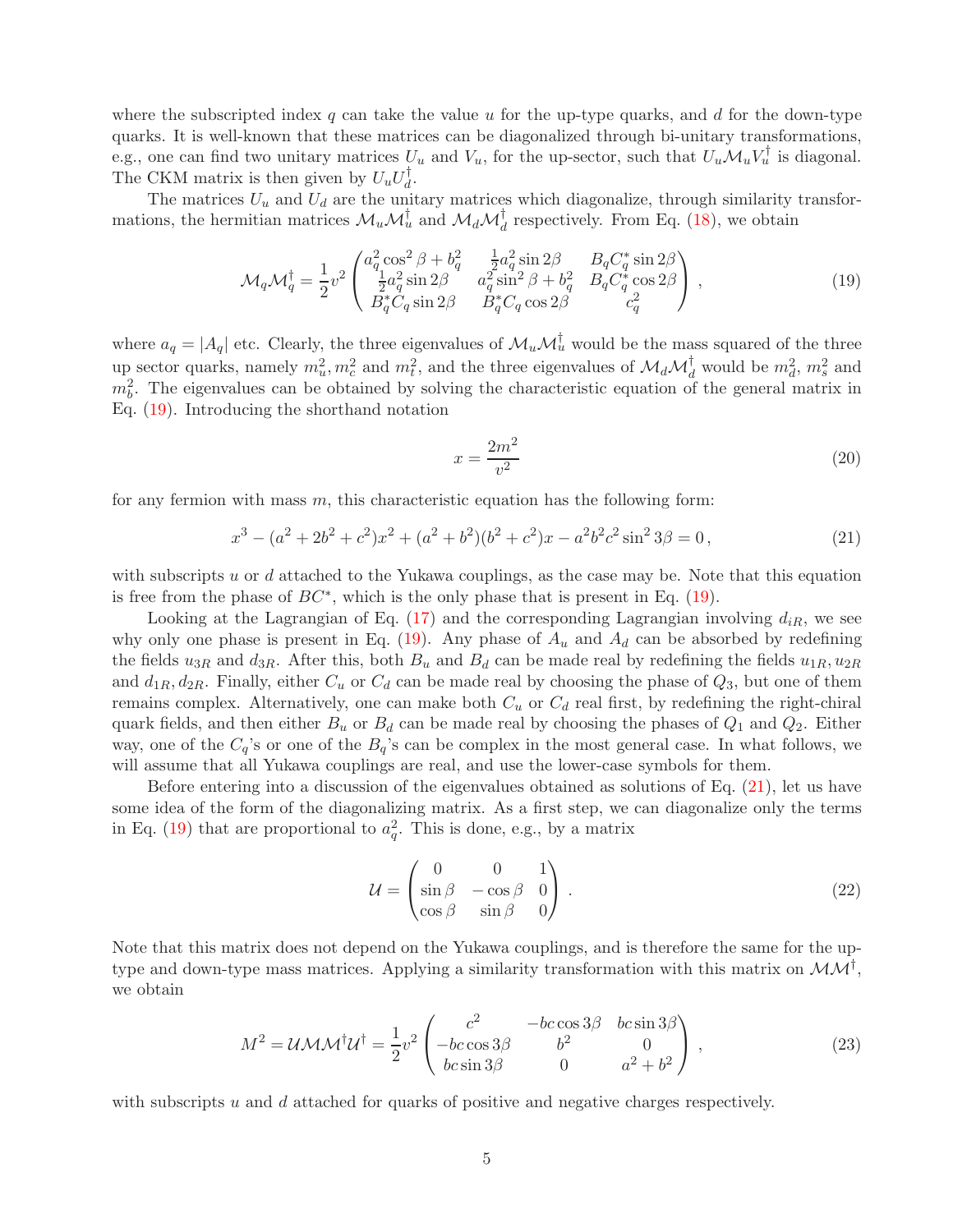In the preamble of the article, we said that we want to relate the almost-masslessness of first generation quarks with the almost-block-diagonal form of the CKM matrix. We now narrow down the scenario in which we can have one zero eigenvalue in both up-type and down-type quark sector, as well as a block-diagonal CKM matrix.

First we note that if one solution of Eq.  $(21)$  is zero, then the x-independent term should vanish in that equation. In this case, the eigenvalues of  $\mathcal{MM}^{\dagger}$  are given by

$$
0, \qquad \frac{1}{2}v^2(b^2+c^2), \qquad \frac{1}{2}v^2(a^2+b^2). \tag{24}
$$

For the diagonalizing matrix, we now consider two different cases.

### Case 1: Some Yukawa couplings vanish

Surely, the x-independent term in Eq. [\(21\)](#page-4-1) can vanish if at least one of the Yukawa couplings is zero. Looking at Eq. [\(23\)](#page-4-2), we see that  $a = 0$  does not make  $M^2$  block-diagonal, so we reject this possibility. If either b or c vanishes, the matrix  $M^2$  becomes completely diagonal. This means that for b or  $c = 0$ , the same matrix U will diagonalize both  $\mathcal{M}_u \mathcal{M}_u^{\dagger}$  and  $\mathcal{M}_d \mathcal{M}_d^{\dagger}$  making the CKM matrix a unit matrix. Therefore making some Yukawa coupling vanish to obtain one zero mass does not produce the desirable block-diagonal structure of the CKM matrix.

One should recall that making  $\mu_1^2 = \mu_2^2$  in Eq. [\(4c\)](#page-1-2) had led to tan  $\beta = 1$ , which in view of Eq. [\(21\)](#page-4-1) demands that one of the Yukawas must be zero in order to obtain zero mass eigenvalue. For this reason we discard this particular form of  $V_2(\Phi)$ .

#### Case 2:  $\sin 3\beta = 0$

However, there is a second and more attractive possibility. From the characteristic equation, Eq. [\(21\)](#page-4-1), one can see that zero eigenvalue can also be ensured if

<span id="page-5-1"></span>
$$
\sin 3\beta = 0. \tag{25}
$$

Discarding the trivial solution  $\beta = 0$ , we obtain the solution  $\beta = \frac{1}{3}\pi$  which implies that tan  $\beta = \sqrt{3}$ i.e.,  $v_2 = \sqrt{3v_1} = \sqrt{3v/2}$  $v_2 = \sqrt{3v_1} = \sqrt{3v/2}$  $v_2 = \sqrt{3v_1} = \sqrt{3v/2}$ .<sup>1</sup> Looking at Eq. [\(23\)](#page-4-2) now, we see that this value of  $\beta$  also makes the matrix  $M<sup>2</sup>$  block-diagonal, and one obtains

$$
M^{2} = UMM^{\dagger}U^{\dagger} = \frac{1}{2}v^{2} \begin{pmatrix} c^{2} & bc & 0 \\ bc & b^{2} & 0 \\ 0 & 0 & a^{2} + b^{2} \end{pmatrix} .
$$
 (26)

Notice that the third generation has been singled out, and therefore  $v\sqrt{(a^2+b^2)/2}$  can be readily identified with the mass of the third generation quark. In order that it be much heavier than the quarks in the first two generations, we need

<span id="page-5-2"></span>
$$
a^2 \gg b^2, c^2 \tag{27}
$$

in both up and down sectors.

<span id="page-5-0"></span><sup>1</sup>While this VEV alignment is useful for our consequent discussions we note that in case of a three Higgs doublet model with  $S_3$  symmetry, the minimisation of potential leads to a vev alignment  $v_1 = \sqrt{3v_2}$  and such alignment implies a residual  $\mathbb{Z}_2$  symmetry [\[38\]](#page-10-5). In the present case, however, no such implications are possible.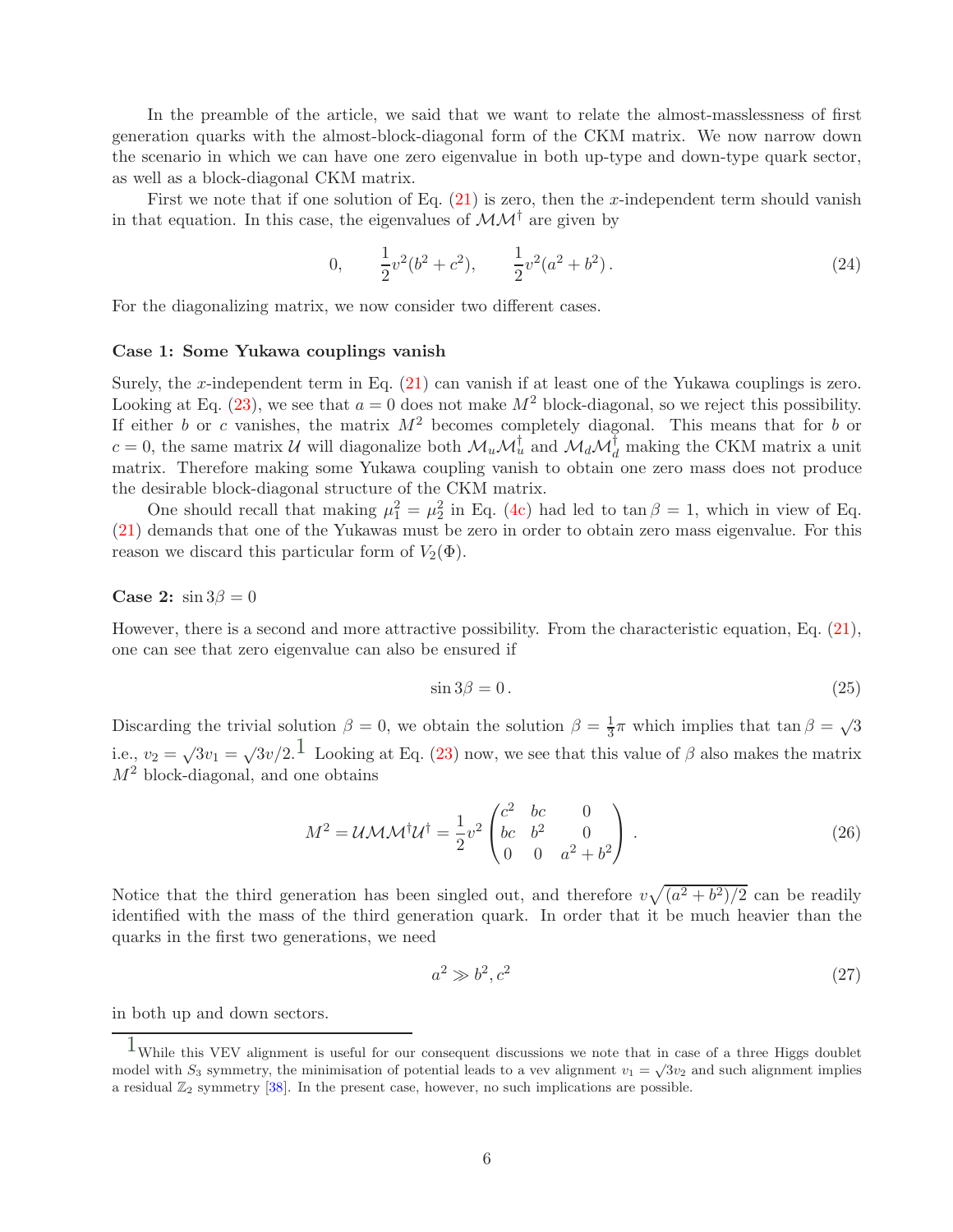Complete diagonalization would require a further similarity transformation affecting the upper  $2 \times 2$  block. This will involve the values of the Yukawa couplings. Thus, we obtain

<span id="page-6-0"></span>
$$
U_u = \mathcal{O}_u \mathcal{U}, \qquad U_d = \mathcal{O}_d \mathcal{U}, \qquad (28)
$$

where

$$
\mathcal{O}_q = \begin{pmatrix}\n\cos \theta_q & -\sin \theta_q & 0 \\
\sin \theta_q & \cos \theta_q & 0 \\
0 & 0 & 1\n\end{pmatrix},
$$
\n(29)

with

<span id="page-6-1"></span>
$$
\tan \theta_q = \frac{c_q}{b_q} \,. \tag{30}
$$

From Eq. [\(28\)](#page-6-0) the CKM matrix can now be written as,

$$
V_{\text{CKM}} = U_u U_d^{\dagger} = \mathcal{O}_u \mathcal{O}_d^{\dagger} = \begin{pmatrix} \cos(\theta_u - \theta_d) & -\sin(\theta_u - \theta_d) & 0\\ \sin(\theta_u - \theta_d) & \cos(\theta_u - \theta_d) & 0\\ 0 & 0 & 1 \end{pmatrix} . \tag{31}
$$

Thus the difference  $\theta_u - \theta_d$ , which can be identified with the Cabibbo angle,  $\theta_c$ .

In passing, we make a point about the VEV alignment, i.e., the value of  $\beta$ , dictated by Eq.  $(25)$ . It reflects our choice of the representation for  $S_3$ . Had we chosen a different representation, the value of  $\beta$  would in general be different. But the physical implications should be independent of the representation, and so the block-diagonal form of the CKM matrix would still result.

Having reproduced the leading order effects of the mixing matrix in the Wolfenstein parametrization as a consequence of the masslessness of the first generation quarks, we now explore whether one can do better. So far, the conclusions that we derived came from Eq. [\(25\)](#page-5-1), which is a statement about the relative magnitude of the VEVs of the two Higgs doublets. Note that this relation is not protected by any symmetry. Suppose we deviate from Eq. [\(25\)](#page-5-1) by a small amount such that

<span id="page-6-3"></span>
$$
\sin 3\beta = \delta \,. \tag{32}
$$

Since  $\delta$  is expected to be small, we do not expect the heavier quark masses to be altered very much by this change. The sums of eigenvalues etc. will also not change appreciably. The only thing that will change dramatically is the product of all eigenvalues, which should be the x-independent term in Eq. [\(21\)](#page-4-1). Therefore the first generation quark masses will be given, in the notation of Eq. [\(20\)](#page-4-3), by

$$
x_u = \frac{2m_u^2}{v^2} \approx \frac{a_u^2 b_u^2 c_u^2 \delta^2}{(a_u^2 + b_u^2)(b_u^2 + c_u^2)} \approx \frac{b_u^2 c_u^2 \delta^2}{b_u^2 + c_u^2}
$$
(33a)

$$
x_d = \frac{2m_d^2}{v^2} \approx \frac{a_d^2 b_d^2 c_d^2 \delta^2}{(a_d^2 + b_d^2)(b_d^2 + c_d^2)} \approx \frac{b_d^2 c_d^2 \delta^2}{b_d^2 + c_d^2},\tag{33b}
$$

where in the last step we have used the hierarchy mentioned in Eq.  $(27)$ . Now, using Eq.  $(30)$ , we can write

<span id="page-6-2"></span>
$$
m_u^2 \approx \frac{1}{2}v^2\delta^2 \times (b_u^2 + c_u^2)\sin^2\theta_u\cos^2\theta_u \approx \frac{1}{4}m_c^2\delta^2\sin^22\theta_u
$$
 (34a)

$$
m_d^2 \approx \frac{1}{2}v^2\delta^2 \times (b_d^2 + c_d^2)\sin^2\theta_d\cos^2\theta_d \approx \frac{1}{4}m_s^2\delta^2\sin^22\theta_d.
$$
 (34b)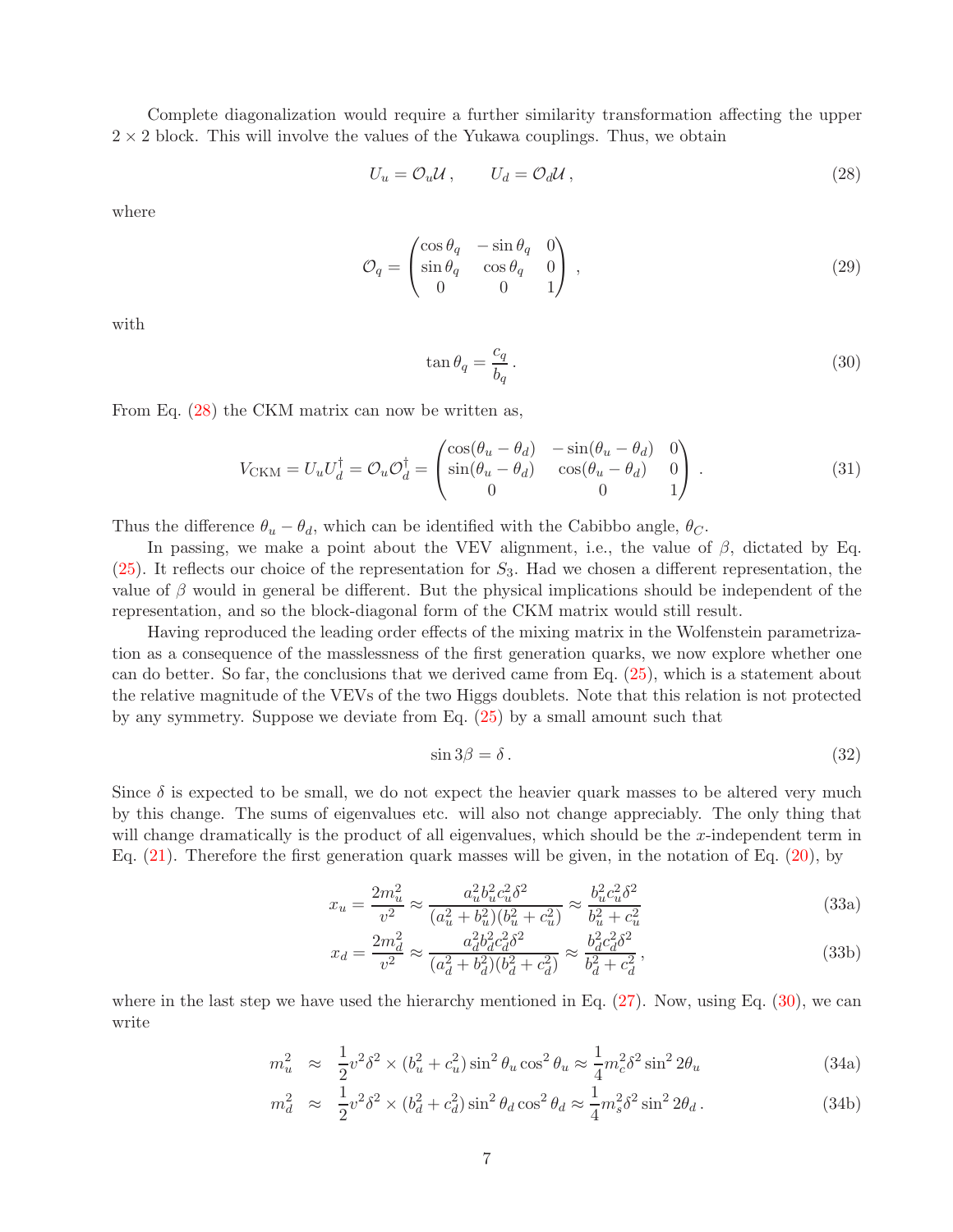Since  $\theta_u - \theta_d = \theta_c$ , Eqs. [\(34a\)](#page-6-2) and [\(34b\)](#page-6-2) can be solved for  $\delta$  and  $\theta_u$  or  $\theta_d$ . Taking all the uncertainties into account we have found  $\delta > 0.2$  which is inconsistent with our assumption of small  $\delta$  in Eq. [\(32\)](#page-6-3). Therefore, this minimal framework is not sufficient to reproduce the observed masses of the first generation quarks.

Now, for completeness, we comment on the flavour changing neutral currents (FCNC) in our model. To set up the notations we first lay out the Yukawa Lagrangian for 2HDM in the following form:

<span id="page-7-0"></span>
$$
\mathcal{L}_Y = -\sum_{k=1}^2 \left[ \overline{\mathbf{Q}}_L \Gamma_k \phi_k \mathbf{d}_R + \overline{\mathbf{Q}}_L \Delta_k \widetilde{\phi}_k \mathbf{u}_R \right] + \text{h.c.},\tag{35}
$$

where we have kept the notation for the field the same as in Eq.  $(17)$  but put them in boldface font to remind ourselves that the generation indices have been suppressed. Unlike Eq. [\(17\)](#page-3-1), here we also take into account the Yukawa Lagrangian for the down sector too. Here  $\Delta_{1,2}$  and  $\Gamma_{1,2}$  represent the Yukawa matrices in the up and down sectors respectively. By comparing Eqs. [\(35\)](#page-7-0) and [\(17\)](#page-3-1) we can write,

$$
\Delta_1 = \begin{pmatrix} 0 & b_u & a_u \\ b_u & 0 & 0 \\ c_u & 0 & 0 \end{pmatrix}, \qquad \Delta_2 = \begin{pmatrix} b_u & 0 & 0 \\ 0 & -b_u & a_u \\ 0 & c_u & 0 \end{pmatrix}, \qquad (36)
$$

and the  $\Gamma_k$ 's can be obtained by replacing the subscript u by the subscript d in the matrices. Now, the Yukawa Lagrangian in terms of physical fields can be written as

<span id="page-7-1"></span>
$$
\mathcal{L}_{\text{Yuk}} = -\frac{h}{v} (\overline{\mathbf{d}} D_d \mathbf{d} + \overline{\mathbf{u}} D_u \mathbf{u}) + \frac{H}{v} \left[ \overline{\mathbf{d}} \left( N_d P_R + N_d^{\dagger} P_L \right) \mathbf{d} + \overline{\mathbf{u}} \left( N_u P_R + N_u^{\dagger} P_L \right) \mathbf{u} \right] \n- \frac{iA}{v} \left[ \overline{\mathbf{u}} \left( N_u P_R - N_u^{\dagger} P_L \right) \mathbf{u} - \overline{\mathbf{d}} \left( N_d P_R - N_d^{\dagger} P_L \right) \mathbf{d} \right] \n+ \frac{\sqrt{2H^+}}{v} \overline{\mathbf{u}} \left[ V_{\text{CKM}} N_d P_R - N_u^{\dagger} V_{\text{CKM}} P_L \right] \mathbf{d} + \text{h.c.},
$$
\n(37)

where  $D_u$  and  $D_d$  are the diagonal mass matrices in the up and down sectors respectively. Note that the SM-like scalar, h, does not have any FCNC couplings. This is a direct consequence of the natural alignment that we have talked about earlier. The matrices  $N_u$  and  $N_d$ , in Eq. [\(37\)](#page-7-1), carry the information of FCNC in the up and down sectors respectively and are given by,

$$
N_u = \frac{1}{\sqrt{2}} U_u (\Delta_1 v_2 - \Delta_2 v_1) V_u^{\dagger}, \tag{38a}
$$

$$
N_d = \frac{1}{\sqrt{2}} U_d (\Gamma_1 v_2 - \Gamma_2 v_1) V_d^{\dagger} . \tag{38b}
$$

Note that the expressions for  $V_u$  and  $V_d$  can be obtained from diagonalizing  $\mathcal{M}^{\dagger} \mathcal{M}$  for both up and down sectors. The matrices  $\mathcal{M}^{\dagger} \mathcal{M}$  can be obtained from  $\mathcal{M} \mathcal{M}^{\dagger}$  by making the interchange  $a \leftrightarrow c$  in the Yukawa couplings. Because of this interchange, the matrix  $V$  is different from  $U$  in two respects. First, the matrix corresponding to  $U$  should have the last two rows interchanged so that the eigenvalues can occur in the same order. Second, the angle  $\theta_q$  should be replaced by  $\theta'_q$ , which will be given by

$$
\tan \theta'_q = \frac{a_q}{b_q} \,. \tag{39}
$$

In view of the hierarchy mentioned in Eq. [\(27\)](#page-5-2), we can use these to write

$$
\sin \theta'_q \approx 1, \qquad \cos \theta'_q \approx \frac{b_q}{a_q}, \tag{40}
$$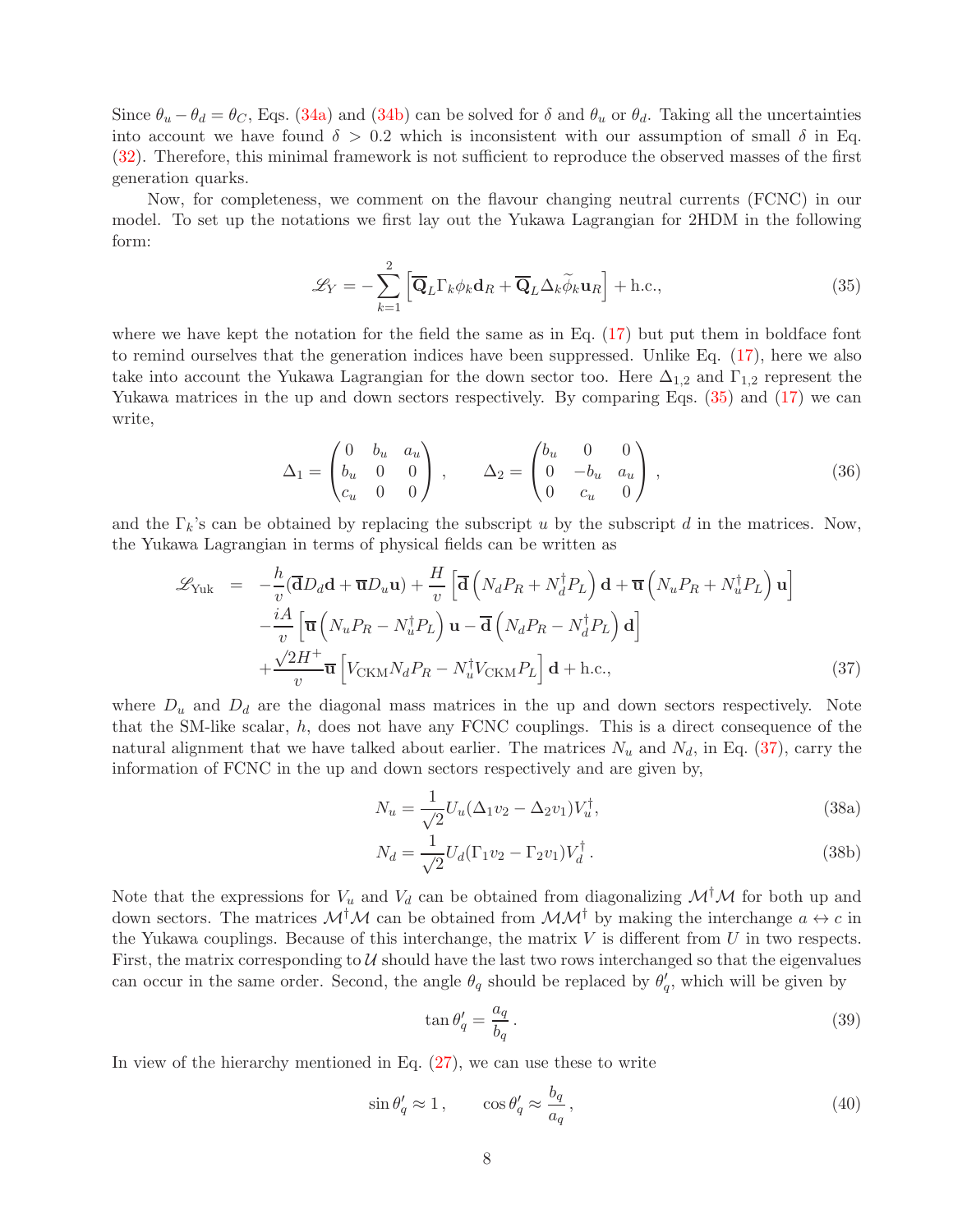neglecting higher order terms in  $b_q/a_q$ . Replacing the Yukawa couplings by the mass eigenvalues and the angles  $\theta_q$ , we obtain

<span id="page-8-4"></span>
$$
N_u \approx \begin{pmatrix} -\frac{3}{2}m_c \sin 2\theta_u & 0 & -m_t \sin \theta_u \\ \frac{1}{2}m_c(3\cos^2 \theta_u - 1) & 0 & m_t \cos \theta_u \\ 0 & m_c \cos \theta_u & 0 \end{pmatrix},
$$
(41)

neglecting corrections of order  $m_c/m_t$ . A similar expression for  $N_d$  can be obtained from Eq. [\(41\)](#page-8-4) by replacing  $\theta_u, m_c, m_t$  with  $\theta_d, m_s, m_b$  respectively. Thus the FCNCs are uniquely determined by  $\theta_u$  or  $\theta_d$ . One should keep in mind that this represents the FCNC couplings at the leading order, i.e., when the CKM matrix is block-diagonal. In a more complete framework where the CKM matrix can be reproduced exactly these FCNC matrices are expected to get small corrections.

A trivial but viable solution to the FCNC problem would be to make all the scalars except h sufficiently heavy. Moreover, the bounds from the electroweak T-parameter can also be evaded if the non-standard scalars, H, A and  $H^{\pm}$  are nearly degenerate [\[52,](#page-11-4) [53\]](#page-11-5).

In summary, we connect two apparently disjoint experimental observations namely, the tiny masses of first generation of quarks and the near block-diagonal structure of the CKM matrix in a simple set-up of 2HDM with an  $S_3$  symmetry. We attribute these two features of the quark sector to Nature's choice of a particular value of  $\tan \beta$ . An added bonus of our model is the existence of a light scalar, which can be identified with the 125 GeV Higgs observed at the LHC, in view of a naturally emerging alignment limit. Admittedly, the exact CKM matrix and correct non-zero masses for the first generation of quarks could not be reproduced in this minimalistic scenario. Perhaps our set-up can be taken as a constituent towards a more elaborate framework which can address the full quark structure.

Acknowledgements : DD thanks Arcadi Santamaria and Anirban Kundu for useful discussions. The work of UKD is supported by Department of Science and Technology, Government of India under the fellowship reference number PDF/2016/001087 (SERB National Post-Doctoral fellowship).

## <span id="page-8-0"></span>References

- <span id="page-8-1"></span>[1] G. Altarelli and F. Feruglio, *Discrete Flavor Symmetries and Models of Neutrino Mixing*, *Rev. Mod. Phys.* 82 (2010) 2701–2729, [[arXiv:1002.0211](http://arxiv.org/abs/1002.0211)].
- [2] H. Ishimori, T. Kobayashi, H. Ohki, Y. Shimizu, H. Okada, and M. Tanimoto, *Non-Abelian Discrete Symmetries in Particle Physics*, *Prog. Theor. Phys. Suppl.* 183 (2010) 1–163, [[arXiv:1003.3552](http://arxiv.org/abs/1003.3552)].
- <span id="page-8-3"></span><span id="page-8-2"></span>[3] L. Wolfenstein, *Parametrization of the Kobayashi-Maskawa Matrix*, *Phys. Rev. Lett.* 51 (1983) 1945.
- [4] S. Pakvasa and H. Sugawara, *Discrete Symmetry and Cabibbo Angle*, *Phys. Lett.* B73 (1978) 61–64.
- [5] Y. Koide, *Universal seesaw mass matrix model with an S(3) symmetry*, *Phys.Rev.* D60 (1999)  $077301,$  [[hep-ph/9905416](http://arxiv.org/abs/hep-ph/9905416)].
- [6] J. Kubo, A. Mondragon, M. Mondragon, and E. Rodriguez-Jauregui, *The Flavor symmetry*, *Prog. Theor. Phys.* 109 (2003) 795–807, [[hep-ph/0302196](http://arxiv.org/abs/hep-ph/0302196)]. [Erratum: Prog. Theor. Phys.114,287(2005)].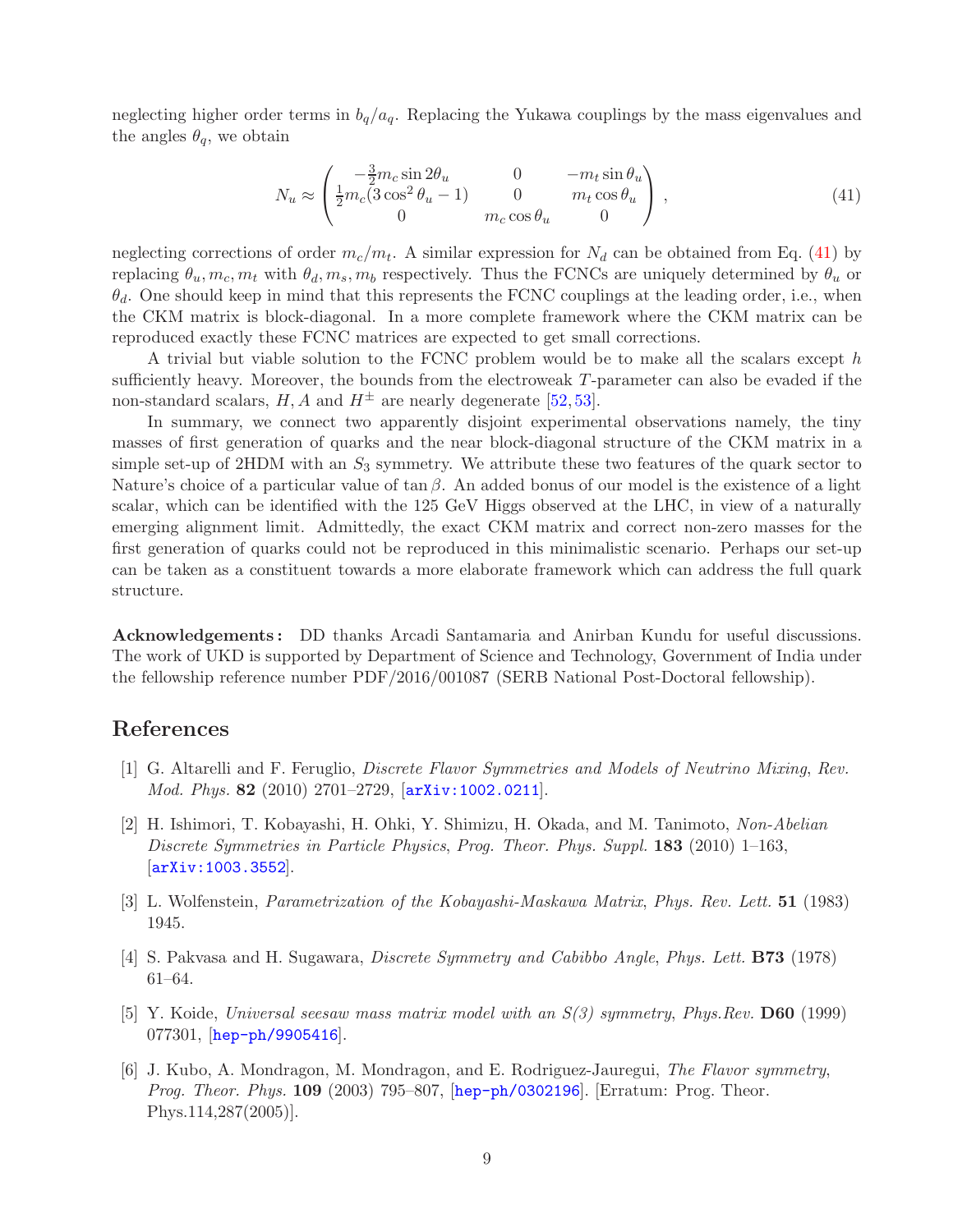- [7] P. Harrison and W. Scott, *Permutation symmetry, tri bimaximal neutrino mixing and the S3 group characters*, *Phys.Lett.* B557 (2003) 76, [[hep-ph/0302025](http://arxiv.org/abs/hep-ph/0302025)].
- [8] S.-L. Chen, M. Frigerio, and E. Ma, *Large neutrino mixing and normal mass hierarchy: A Discrete understanding*, *Phys. Rev.* D70 (2004) 073008, [[hep-ph/0404084](http://arxiv.org/abs/hep-ph/0404084)]. [Erratum: Phys. Rev.D70,079905(2004)].
- [9] Y. Koide, *S(3) symmetry and neutrino masses and mixings*, *Eur. Phys. J.* C50 (2007) 809–816, [[hep-ph/0612058](http://arxiv.org/abs/hep-ph/0612058)].
- [10] A. Mondragon, M. Mondragon, and E. Peinado, *Lepton masses, mixings and FCNC in a minimal S(3)-invariant extension of the Standard Model*, *Phys. Rev.* D76 (2007) 076003,  $[arXiv:0706.0354]$  $[arXiv:0706.0354]$  $[arXiv:0706.0354]$ .
- [11] C.-Y. Chen and L. Wolfenstein, *Consequences of approximate S(3) symmetry of the neutrino mass matrix*, *Phys. Rev.* D77 (2008) 093009, [[arXiv:0709.3767](http://arxiv.org/abs/0709.3767)].
- [12] R. Jora, J. Schechter, and M. Naeem Shahid, *Perturbed S(3) neutrinos*, *Phys.Rev.* D80 (2009) 093007, [[arXiv:0909.4414](http://arxiv.org/abs/0909.4414)].
- [13] T. Kaneko and H. Sugawara, *Broken* S<sup>3</sup> *Symmetry in Flavor Physics*, *Phys. Lett.* B697 (2011) 329–332, [[arXiv:1011.5748](http://arxiv.org/abs/1011.5748)].
- [14] T. Teshima and Y. Okumura, *Quark/lepton mass and mixing in*  $S_3$  *invariant model and CP-violation of neutrino*, *Phys. Rev.* D84 (2011) 016003, [[arXiv:1103.6127](http://arxiv.org/abs/1103.6127)].
- [15] S. Dev, S. Gupta, and R. R. Gautam, *Broken* S<sup>3</sup> *Symmetry in the Neutrino Mass Matrix*, *Phys.Lett.* B702 (2011) 28–33, [[arXiv:1106.3873](http://arxiv.org/abs/1106.3873)].
- [16] A. G. Dias, A. C. B. Machado, and C. C. Nishi, *An* S<sup>3</sup> *Model for Lepton Mass Matrices with Nearly Minimal Texture*, *Phys. Rev.* D86 (2012) 093005, [[arXiv:1206.6362](http://arxiv.org/abs/1206.6362)].
- [17] D. Meloni,  $S_3$  *as a flavour symmetry for quarks and leptons after the Daya Bay result on*  $\theta_{13}$ , *JHEP* 05 (2012) 124, [[arXiv:1203.3126](http://arxiv.org/abs/1203.3126)].
- [18] S. Dev, R. R. Gautam, and L. Singh, *Broken* S<sub>3</sub> Symmetry in the Neutrino Mass Matrix and *Non-Zero* θ13, *Phys. Lett.* B708 (2012) 284–289, [[arXiv:1201.3755](http://arxiv.org/abs/1201.3755)].
- [19] S. Zhou, *Relatively large theta13 and nearly maximal theta23 from the approximate S3 symmetry of lepton mass matrices*, *Phys. Lett.* B704 (2011) 291–295, [[arXiv:1106.4808](http://arxiv.org/abs/1106.4808)].
- [20] E. Ma and B. Melic, *Updated* S<sup>3</sup> *model of quarks*, *Phys. Lett.* B725 (2013) 402–406, [[arXiv:1303.6928](http://arxiv.org/abs/1303.6928)].
- [21] H. B. Benaoum, *Broken* S<sup>3</sup> *Neutrinos*, *Phys. Rev.* D87 (2013) 073010, [[arXiv:1302.0950](http://arxiv.org/abs/1302.0950)].
- [22] E. Ma and R. Srivastava, *Dirac or inverse seesaw neutrino masses with* B − L *gauge symmetry and* S<sup>3</sup> *flavor symmetry*, *Phys. Lett.* B741 (2015) 217–222, [[arXiv:1411.5042](http://arxiv.org/abs/1411.5042)].
- [23] D. Das, U. K. Dey, and P. B. Pal, S<sup>3</sup> *symmetry and the quark mixing matrix*, *Phys. Lett.* B753  $(2016)$  315–318,  $\left[$ [arXiv:1507.06509](http://arxiv.org/abs/1507.06509) $\right]$ .
- <span id="page-9-0"></span>[24] D. Cogollo and J. P. Silva, *Two Higgs doublet models with an*  $S_3$  *symmetry*, *Phys. Rev.* **D93** (2016), no. 9 095024, [[arXiv:1601.02659](http://arxiv.org/abs/1601.02659)].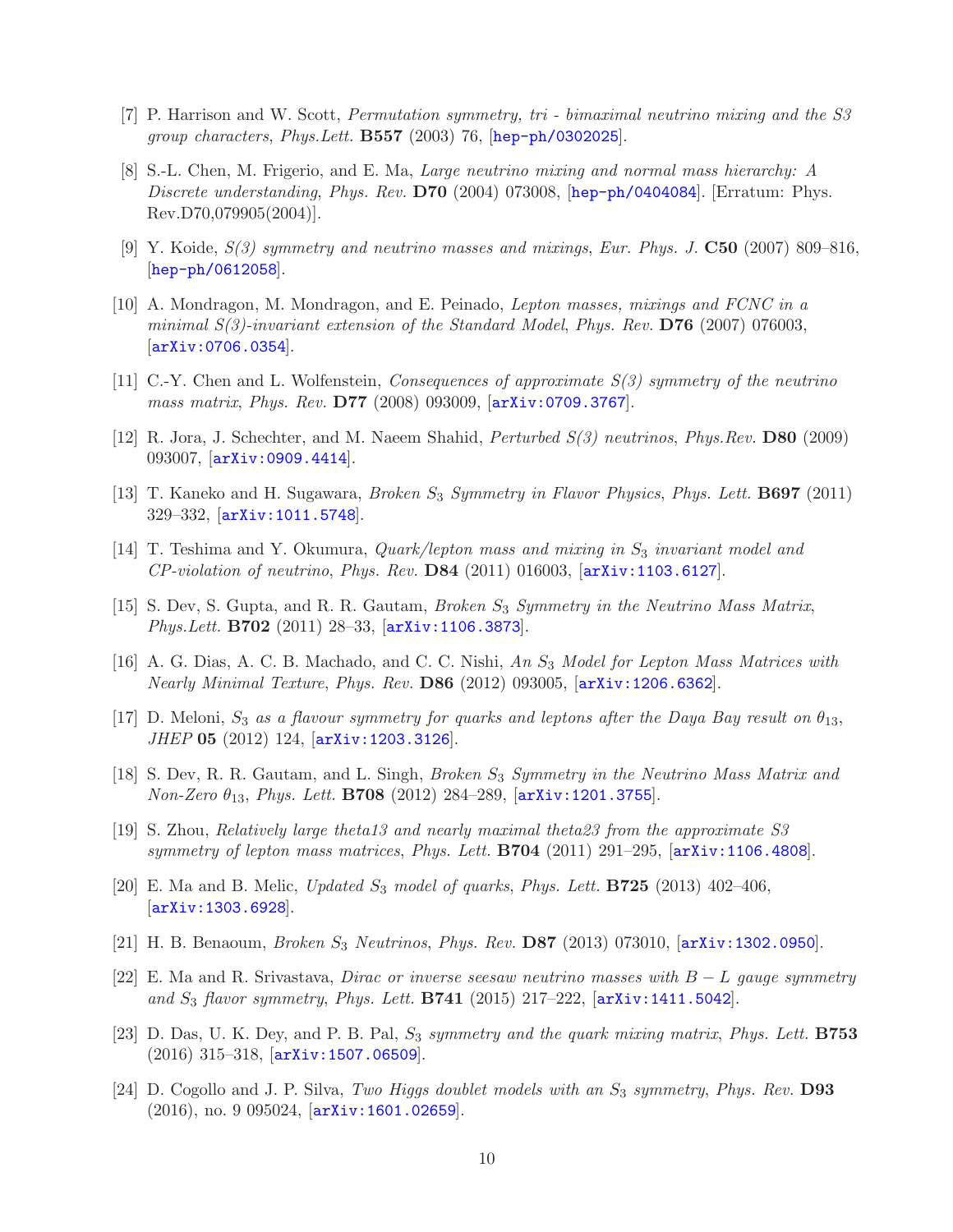- <span id="page-10-0"></span>[25] S. Pramanick and A. Raychaudhuri, *Neutrino mass model with*  $S_3$  *symmetry and seesaw interplay*, *Phys. Rev.* D94 (2016), no. 11 115028, [[arXiv:1609.06103](http://arxiv.org/abs/1609.06103)].
- <span id="page-10-1"></span>[26] I. de Medeiros Varzielas, R. W. Rasmussen, and J. Talbert, *Bottom-Up Discrete Symmetries for Cabibbo Mixing*, *Int. J. Mod. Phys.* A32 (2017), no. 06n07 1750047, [[arXiv:1605.03581](http://arxiv.org/abs/1605.03581)].
- [27] N. G. Deshpande, M. Gupta, and P. B. Pal, *Flavor changing processes and CP violation in*  $S(3) \times Z(3)$  model, *Phys. Rev.* **D45** (1992) 953-957.
- [28] J. Kubo, H. Okada, and F. Sakamaki, *Higgs potential in minimal S(3) invariant extension of the standard model*, *Phys. Rev.* D70 (2004) 036007, [[hep-ph/0402089](http://arxiv.org/abs/hep-ph/0402089)].
- [29] T. Teshima, *Flavor mass and mixing and S(3) symmetry: An S(3) invariant model reasonable to all*, *Phys. Rev.* D73 (2006) 045019, [[hep-ph/0509094](http://arxiv.org/abs/hep-ph/0509094)].
- [30] Y. Koide, *Permutation symmetry S(3) and VEV structure of flavor-triplet Higgs scalars*, *Phys. Rev.* D73 (2006) 057901, [[hep-ph/0509214](http://arxiv.org/abs/hep-ph/0509214)].
- <span id="page-10-4"></span>[31] O. F. Beltran, M. Mondragon, and E. Rodriguez-Jauregui, *Conditions for vacuum stability in an S(3) extension of the standard model*, *J.Phys.Conf.Ser.* 171 (2009) 012028.
- [32] P. M. Ferreira, M. Maniatis, O. Nachtmann, and J. P. Silva, *CP properties of symmetry-constrained two-Higgs-doublet models*, *JHEP* 08 (2010) 125, [[arXiv:1004.3207](http://arxiv.org/abs/1004.3207)].
- [33] G. Bhattacharyya, P. Leser, and H. Pas, *Exotic Higgs boson decay modes as a harbinger of* S<sup>3</sup> *flavor symmetry*, *Phys. Rev.* D83 (2011) 011701, [[arXiv:1006.5597](http://arxiv.org/abs/1006.5597)].
- [34] G. Bhattacharyya, P. Leser, and H. Pas, *Novel signatures of the Higgs sector from S3 flavor symmetry*, *Phys. Rev.* D86 (2012) 036009, [[arXiv:1206.4202](http://arxiv.org/abs/1206.4202)].
- [35] T. Teshima, *Higgs potential in* S<sup>3</sup> *invariant model for quark/lepton mass and mixing*, *Phys. Rev.* D85 (2012) 105013, [[arXiv:1202.4528](http://arxiv.org/abs/1202.4528)].
- [36] A. C. B. Machado and V. Pleitez, *A model with two inert scalar doublets*, *Annals Phys.* 364 (2016) 53–67, [[arXiv:1205.0995](http://arxiv.org/abs/1205.0995)].
- [37] E. Barradas-Guevara, O. F´elix-Beltr´an, and E. Rodr´ıguez-J´auregui, *Trilinear self-couplings in an S(3) flavored Higgs model*, *Phys. Rev.* D90 (2014), no. 9 095001, [[arXiv:1402.2244](http://arxiv.org/abs/1402.2244)].
- <span id="page-10-5"></span>[38] D. Das and U. K. Dey, *Analysis of an extended scalar sector with*  $S_3$  *symmetry*, *Phys. Rev.* **D89** (2014), no. 9 095025, [[arXiv:1404.2491](http://arxiv.org/abs/1404.2491)]. [Erratum: Phys. Rev.D91,no.3,039905(2015)].
- [39] E. Barradas-Guevara, O. Félix-Beltrán, and E. Rodríguez-Jáuregui, *CP breaking in* S(3) *flavoured Higgs model*, [arXiv:1507.05180](http://arxiv.org/abs/1507.05180).
- [40] M. Merchand and M. Sher, *Three doublet lepton-specific model*, *Phys. Rev.* D95 (2017), no. 5 055004, [[arXiv:1611.06887](http://arxiv.org/abs/1611.06887)].
- <span id="page-10-2"></span>[41] D. Emmanuel-Costa, O. M. Ogreid, P. Osland, and M. N. Rebelo, *Spontaneous symmetry breaking in the* S3*-symmetric scalar sector*, *JHEP* 02 (2016) 154, [[arXiv:1601.04654](http://arxiv.org/abs/1601.04654)]. [Erratum: JHEP08,169(2016)].
- <span id="page-10-3"></span>[42] Z.-z. Xing, D. Yang, and S. Zhou, *Broken* S<sup>3</sup> *Flavor Symmetry of Leptons and Quarks: Mass Spectra and Flavor Mixing Patterns*, *Phys. Lett.* B690 (2010) 304–310, [[arXiv:1004.4234](http://arxiv.org/abs/1004.4234)].